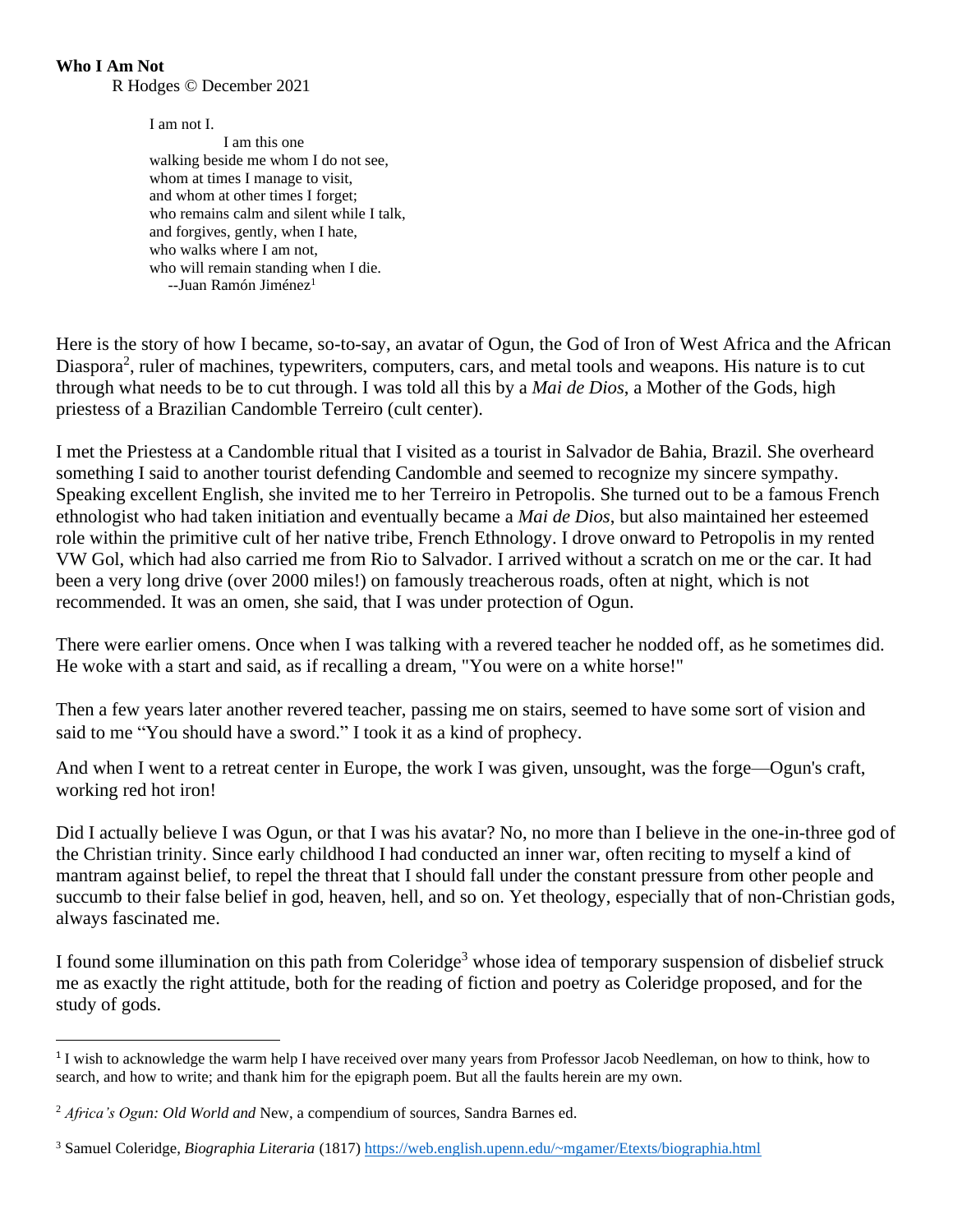I became initiated in the mystique and the music and dance rituals of West African gods, by my African drum/dance teacher and good friend CK Ladzekpo<sup>4</sup>, son of the Paramount of the Anlo-Ewe people of eastern coastal Ghana. I read extensively on religious ideas and practices derived from West Africa and Tibet and other places and spoke with many people who had varying degrees of knowledge in these matters. In this way I became familiar with, among others, the gods of Tibetan tantric teaching, and Ogun and his colleagues such as thunder god Yeve, aka Shango, trickster Legba, papa death Guede, and goddess of femaleness Ezili. I have written several articles about these explorations, some of them published in journals. They can be found on my website www.RichardHodges.com.

I was particularly fascinated by an unusual syncretistic god Blekete, one of whose songs I learned from CK<sup>5</sup>. He later took me to a Blekete cult center in Ghana. In the ritual service there, the dancer might be temporarily "possessed" by any one of hundreds of presences, not just African gods but also gods and even historical figures from other cultures of the world. I danced vigorously, imitating the other dancers; the cult leaders assumed that I was possessed, and did ritual acts intended to "cool down" the unexpected and possibly dangerous possession of a newbie—they sprayed me with water and fanned me.

But I was not possessed, I was acting. As in theater work, where I discovered a talent for allowing myself to be possessed by the character I was playing, this was half-possession: the conscious attention withdraws temporarily to an observer role while movement and feeling take on the character. In works on theater I found much argument about whether this was a good approach to acting, or bad. But I knew it to be a real possibility. I found Gurdjieff's discussion very interesting about ancient theater as a vehicle for spiritual work, and the importance, for rounded inner development, of the property of human nature to be able to take on temporarily both the outer and inner manifestations of others.<sup>6</sup>

Full trance is different: I have witnessed it in possession rituals, and have induced it in others by hypnotic technique, and in myself by drugs. Consciousness is no longer awake, movement and feeling are passively receptive to orders from a higher presence, or from the hypnotist. One has the impression that the subject has become a blank—his constant projection of self-identity ceases, what he wants others to feel about him. He may remember nothing, or he may remember what the hypnotist tells him to remember, or he may confabulate make up something to explain what has happened, perhaps why he is obeying some absurd hypnotic suggestion. The state can leave an exquisite aftertaste.

People seek "truth" in Western tradition, in the Orient, in Africa, in possession, in esoteric cults. But the deep truth is that there is no truth. "The play's the thing" (Hamlet)—we make "truth" in the moment of acting (in both meanings of the word). What is "the Orient," what is "Africa", what is "here"? They are myths which one can inhabit only by an act of imagination, even if one is "actually" in, say, Africa. Like all the contents of our sleepy so-called "consciousness"—only myths. The truest play is one that can "catch the conscience of the king" (more Hamlet). The [false] "king" is the I that IS NOT, which one believes one is, but only truly IS in the moment when conscience is awakened.

In African Diaspora iconography Ogun is often syncretized with Saint Jacques<sup>7</sup>. Here is an image of a Vodou banner which I ordered from a collector sight unseen, not knowing what it would depict:

<sup>4</sup> See CK's website [www.ladzekpo.com](http://www.ladzekpo.com/) which has seminal information on African music and dance.

<sup>&</sup>lt;sup>5</sup> For original material on African music and its relation to possession, and my translation of this song, see "Drum is the Ear of God" [https://richardhodges.com/Ear.html.](https://richardhodges.com/Ear.html)

<sup>6</sup> The property called "Ikriltazkakra": *Beelzebub's Tales to His Grandson*, chapter XXX "Art" p. 484 ff

<sup>&</sup>lt;sup>7</sup> Maya Deren, *Divine Horsemen: The Living Gods of Haiti*, one of the best spiritual ethnographies of the 20<sup>th</sup> century.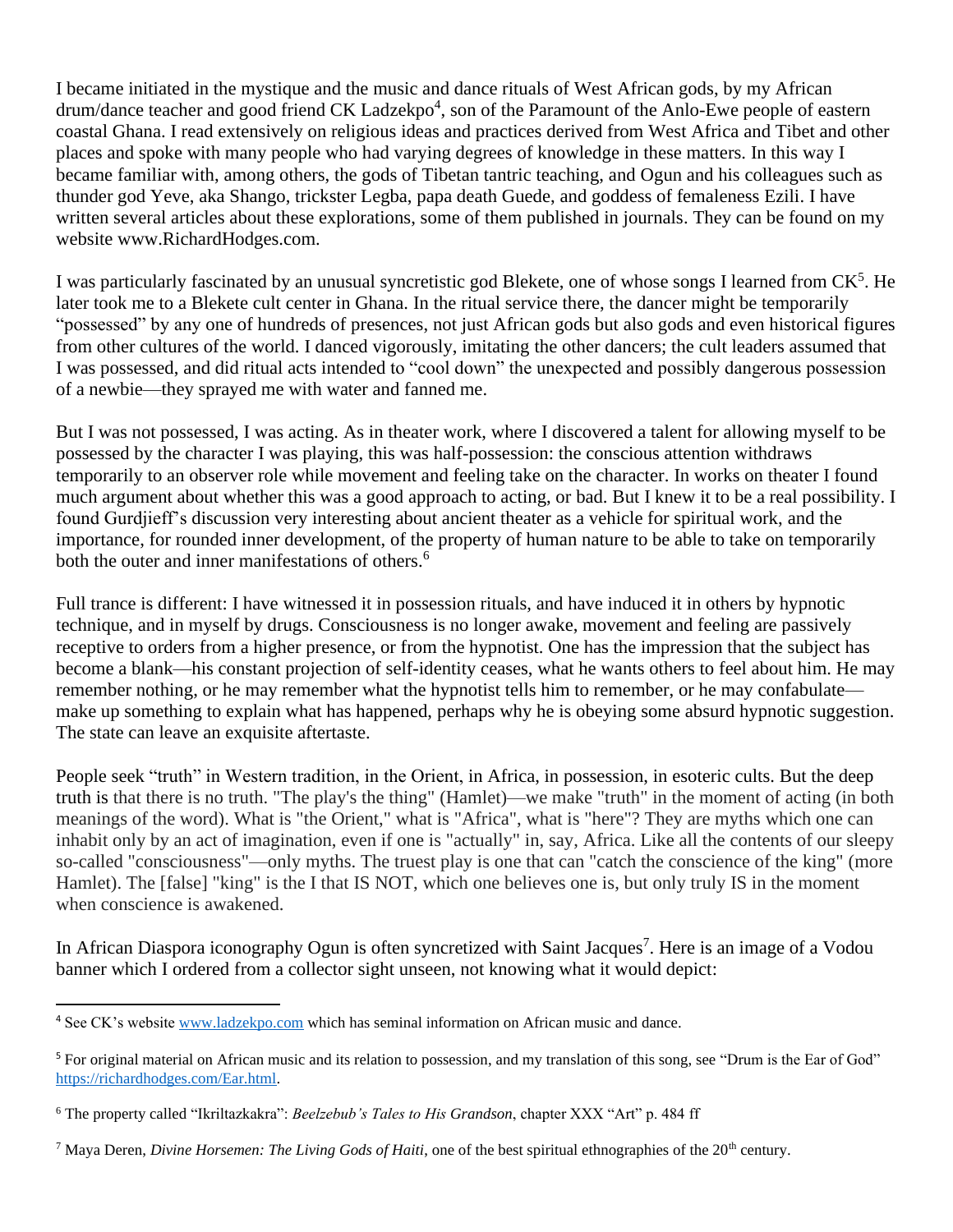

In Haitian Vodou ceremonial a pair of sequined banners is carried on poles by two twirling virgins in white dress who lead the procession into the ritual space<sup>8</sup>.

When I unfurled it I was stunned: there was the horse, the sword, and a warrior saint looking rather like me!

Among the trinity of psychospiritual impulses Affiming-Denying-Reconciling<sup>9</sup> I came to realize that the one least understood was Denying. Yet it is the most important to transubstantiate in oneself, because only by consciously stopping the constant unconscious flow of pre-existing creation is there hope of the necessary pilgrimage of return home (like the symbolic pilgrimage that constitutes the overall narrative arc of *Beelzebub's Tales to His Grandson*), back to inner emptiness, which is the only source from which fresh creation can come. To return from who I am not to who I am, I need to realize my "nothingness," my original non-being, what I am prior to being.

<sup>8</sup> See Deren's documentary video "Divine Horsemen" <https://www.youtube.com/watch?v=4Tla44ZDyZs>

<sup>9</sup> G. I Gurdjieff, *Beelzebub's Tales to His Grandson*, Chapter XXXIX "Purgatory," p. 752, a prayer: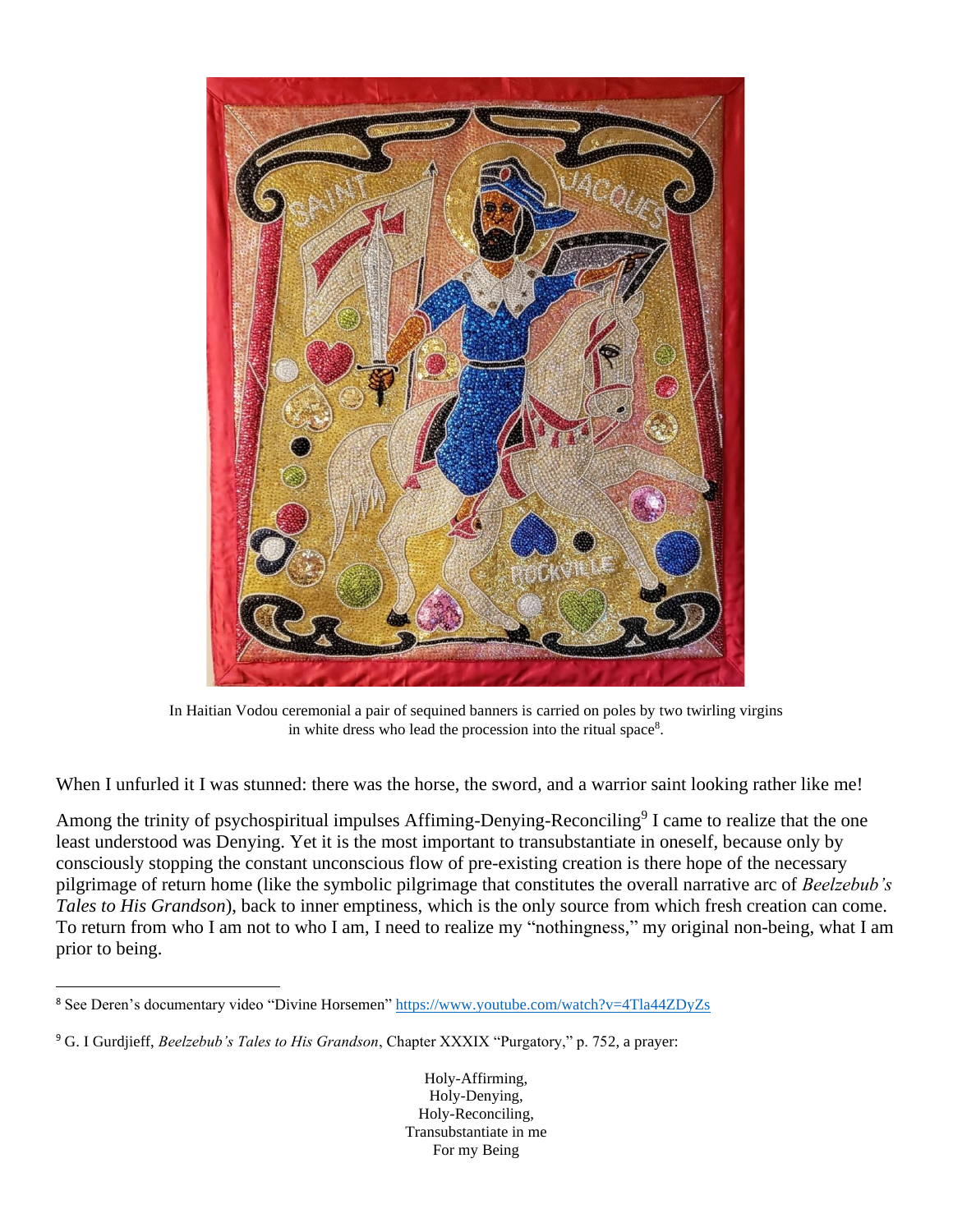One symbolism of warrior saints such as Saint Jacques is that they protect holy innocence and emptiness from disturbance by worldly forces. This is a transubstantiation of the Holy Denying principle. A similar symbolism can be recognized in the pairs of wrathful demon sculptures that guard the gateways to Buddhist temples throughout Asia:



Second Gateway, with Guardians brandishing weapons of iron, Taiyu-in Shrine, Nikko Japan<sup>10</sup>

I came to appreciate the apophatic style of religious and philosophical thought, in which it is systematically denied that we know, or can know, or can say, anything for sure, especially about "higher" matters such as god, and being. Starting from this position it turns out that one can actually say quite a lot and lie less. In all traditions, apophatic dialectic often occupies the highest rung of truth-telling.

Buddhism has a strong apophatic impulse. Zen is an example. The strikingly apophatic Heart Sutra<sup>11</sup> is often recited in Zen ritual practice. Here is an extract:

All things are empty: Nothing is born, nothing dies, nothing is pure, nothing is stained, nothing increases, nothing decreases.

There is no feeling, no thought, no will, no consciousness. no eyes, no ears,

<sup>&</sup>lt;sup>10</sup> For my account of a mystical visit to this temple, see "The Way of a Tourist,"<https://richardhodges.com/TheWayOfATourist.pdf>

<sup>11</sup> A version in English is at [https://webspace.ship.edu/cgboer/heartsutra.html.](https://webspace.ship.edu/cgboer/heartsutra.html) See also *My Heart Sutra: A World in 260 Characters* by Frederick Schodt, a serious lay student of this short scripture of worldwide importance.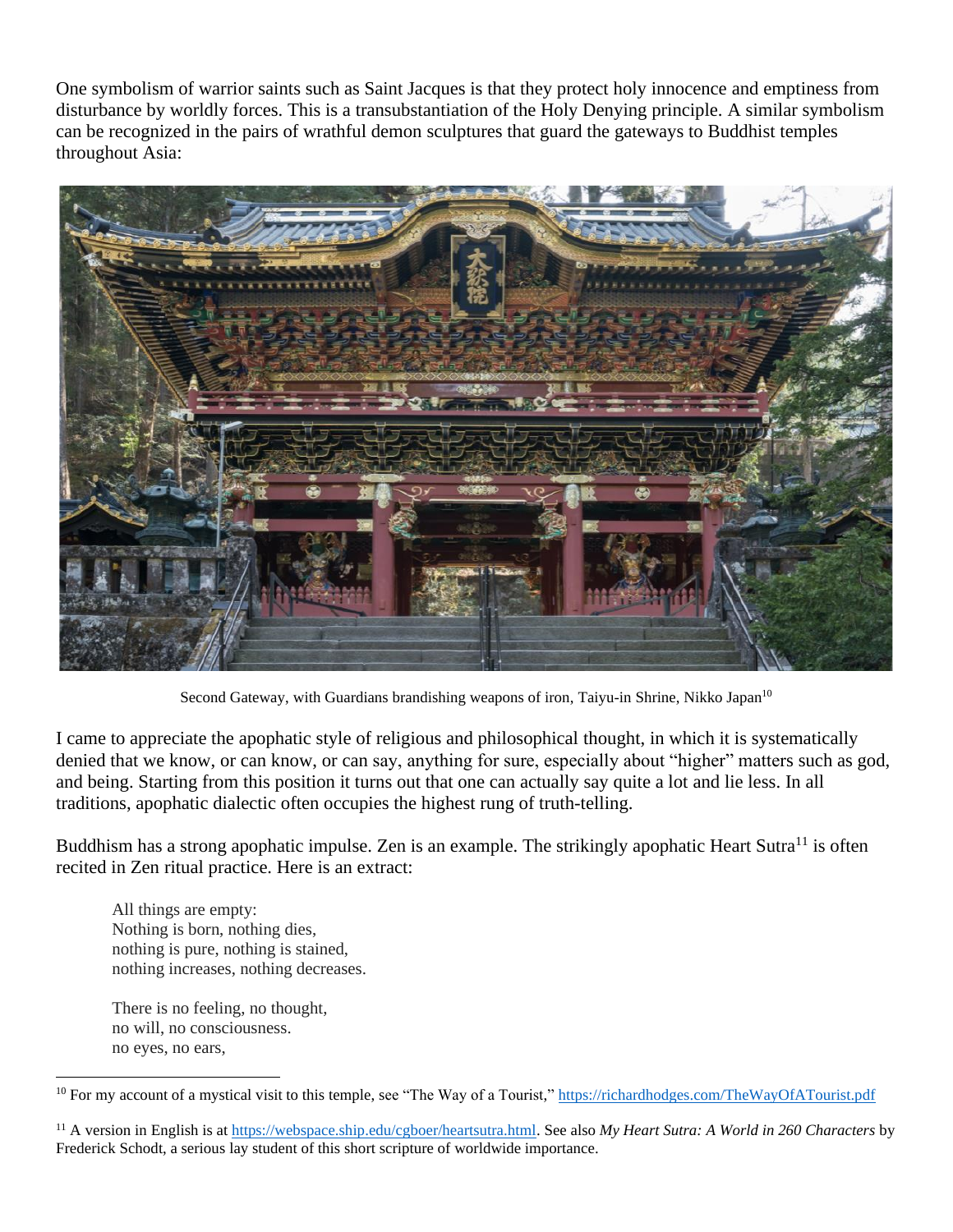no nose, no tongue, no body, no mind.

no attainment of enlightenment, no enlightenment to attain.

Another classic Buddhist apophatic work is the 17<sup>th</sup> century text published in English as *Mahamudra: The Moonlight - Quintessence of Mind and Meditation* (transl. Lobsang Lhalungpa). The word "Mahamudra" can be translated as: "Great Gesture" (cognizing the emptiness of all concepts, perceptions, feelings, identities); "Great Seal" (the indelible seal of direct knowledge of emptiness imprinted on the mind by a lifetime of inner work). The word "Moonlight" in the Tibetan title of the book refers to the Buddhist allegory that what we see, think, feel, sense, is like a reflection of the moon on water which we take as real but does not really exist as such.

But, wearying of Western orientalism, I became an acolyte of a different Saint Jacques: Jacques Derrida, arguably the most important philosopher of the last century. His approach has been called "apophatic," but he refused to allow it to be called that. His "deconstruction" project, inaugurated in a talk<sup>12</sup> that stunned  $20<sup>th</sup>$ century philosophy, cuts through the Gordian knot of all the un-self-aware things people say and think on philosophical and spiritual subjects. Though widely attacked deconstruction has become deeply influential in almost every sphere of artistic and cultural practice and thought. Derrida's sword of irony cuts deeper than any of iron.

Perhaps here is the prophesied sword—the Sword of Mind.

Here is something iconic that Derrida wrote about God: "the constancy of God in my life is called by other names, so that I quite rightly pass for an atheist, the omnipresence to me of what I call God in my absolved, absolutely private language being neither that of an eyewitness nor that of voice doing anything other than talking to me without saying anything."<sup>13</sup>

A good plan, "talking without saying anything." But now we cannot avoid any longer talking about a card that Derrida plays from many sides: jealousy. Derrida scholar Peggy Kamuf writes<sup>14</sup>, as if to him, "Are you suggesting that the history of philosophy is a history of jealousy between philosophers?" Indeed. And much more: jealousy seems to jealously guard the secret that jealousy itself lies at the very root of what is proper, private, to human nature. Isn't the scene with the forbidden fruit<sup>15</sup> about jealousy, in several ways? The Lord who forbids knowledge of good and evil is a jealous god.<sup>16</sup> Yet Eve, tempted by the serpent, who is jealous of God, becomes jealous to possess this knowledge. The "nakedness" which marks its shabby shamefulness indelibly on the human soul is shameful because it incites sexual possession and jealousy.

This allegory can be read deeper. Jealousy is wanting to have someone else's property. The original sin is property. Man is possessed by "his" property. The striving for power, which people sometimes call "freedom," which has led to so much slavery, is engendered by jealousy of the power or freedom of others—a freedom more imagined than real. So also with esoteric striving for enlightenment, or presence, or truth—all abstract things that become known only through an act of imagination, having been apprised of someone else having them. And so with thinking—the striving to know, exactly that which is forbidden. And so with all of the things

<sup>15</sup> Genesis 2:15-3:24

<sup>16</sup> Exodus 20:2-6, the first Commandment: "I, your Lord, am a jealous God"

<sup>&</sup>lt;sup>12</sup> "Structure, Sign, and Play in the Discourse of the Human Sciences," presented in 1966 at Johns-Hopkins, Baltimore. See https://en.wikipedia.org/wiki/Structure, Sign, and Play in the Discourse of the Human Sciences

<sup>13</sup> Jacques Derrida, *Circumfession* pp. 154-155

<sup>14</sup> Peggy Kamuf *A Derrida Reader: Between the Blinds* Introduction p. xxxvii